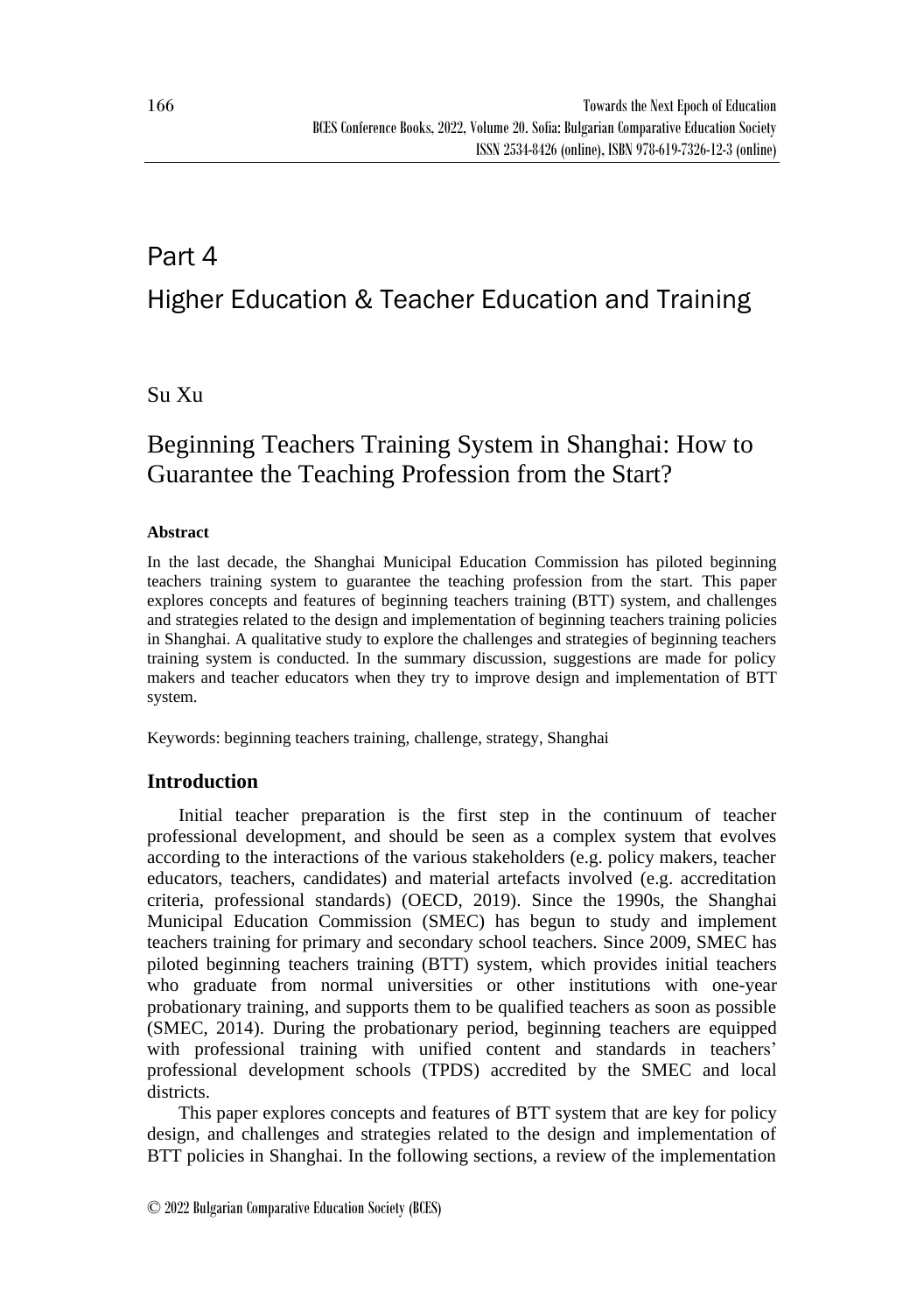of initial teachers training with the concepts and features of BTT system is first given. Then the findings from a quality research into the implementation of BTT system in Shanghai are presented, in which both challenges and strategies to BTT are examined. The last section draws summary discussion with regards to the effective governance of BTT and offers future directions for policy and research.

#### **The background and framework of BTT in Shanghai**

In the process of urbanization in China, Shanghai was faced with the contradictions of the transformation of urban functions, the transfer of urban population, the inflow of migrant workers, and the lack of public service facilities. On the one hand, a large number of people in the central urban area have moved out, the source of students has shrunk, teachers have retired, and new teachers need to recruit; on the other hand, a large number of new residential areas in the suburban fringe have been newly built, and a large number of people have been imported. Many new schools have been opened, and a large number of new teachers have been recruited on an annual basis.

The career start of these new teachers is directly related to the overall level of Shanghai's teaching staff and the quality of education in the next 5-10 years. Considering the future needs of education in Shanghai, the Shanghai Municipal Education Commission decided to make use of the resources of outstanding schools and teachers to train new teachers in the current region, so that they can play a leading role in developing a new generation of teachers. This is the original intention of the Shanghai Municipal Education Commission that informed the launch of the beginning teachers training program.

At the same time, newly recruited teachers' practical experience is not enough to support school education and teaching practice, regardless of whether they graduated from normal universities or from non-normal universities. The practical experience courses arranged in the pre-service teacher education stage are not enough. For candidates studied in education colleges and normal universities, the educational internship is usually only about 8 weeks, and the total internship time does not exceed 12 weeks. For teachers graduated from other colleges and universities can obtain a teacher qualification certificate as long as they meet the academic qualifications and pass the written test and interview. For this kind of beginning teachers, they are not only lack of sufficient pre-service teacher education, but also lack of practical experience.

In addition, although all local districts and schools in Shanghai also had induction training for new teachers, there were certain limitations in the content, method, and management of the training. For example, the training content is separate and inconsistent; the traditional small workshop-style mentoring and apprentice pairing often stay at the level of personal experience, limited by "set and inertia", which is more arbitrary, and lack of scientificity and effectiveness. Due to the large differences in training resources and teaching strengths in different schools, and different degrees of emphasis on new teachers' induction training, the quality of induction training for first year teachers is uneven and varies greatly in different districts and schools.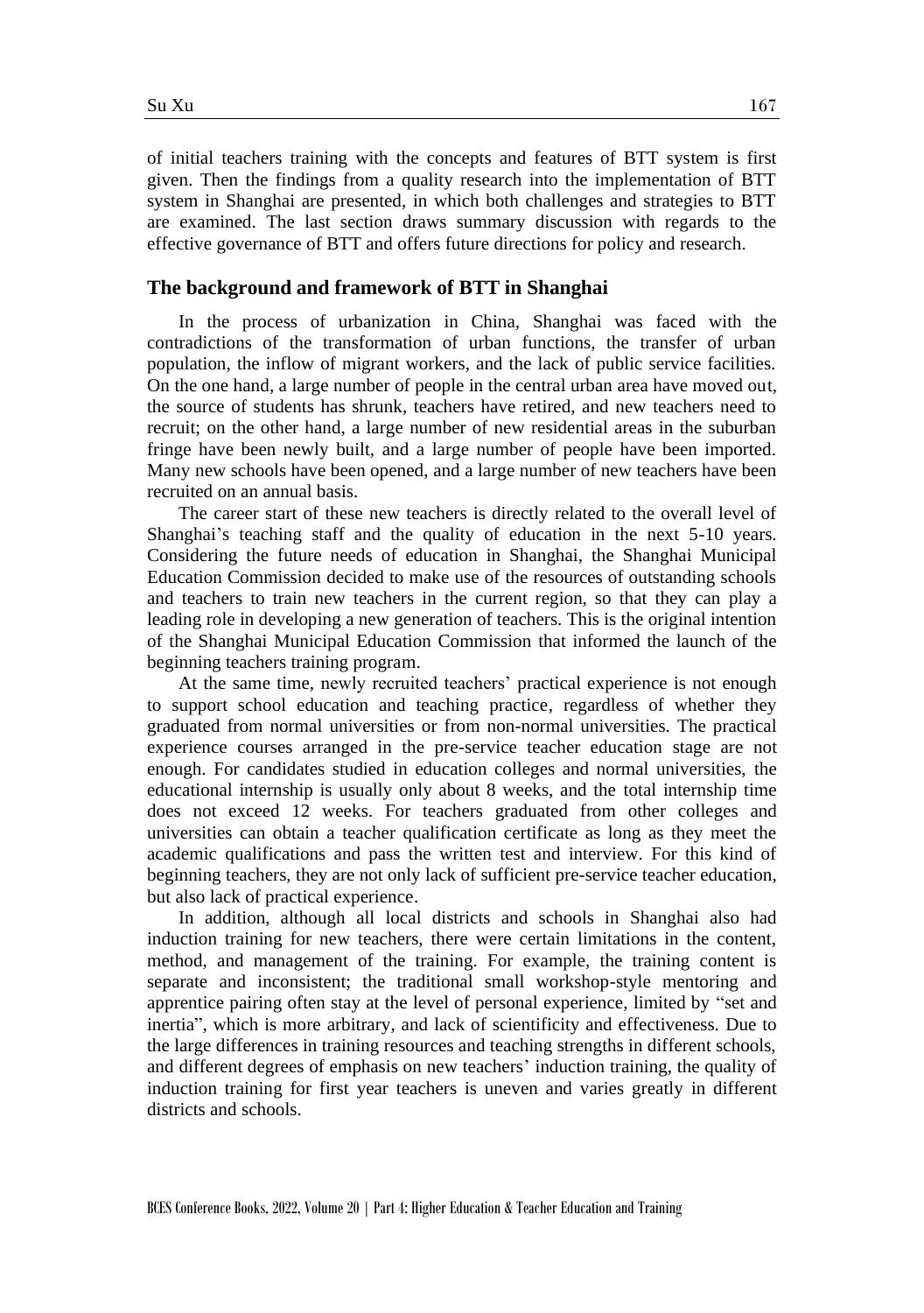In response to the above problems, the Shanghai Municipal Education Commission decided to implement a standardized beginning teachers training system. The fundamental goals of BTT system are:

- 1. Improve the humanistic quality and moral cultivation of beginning teachers, establish professional thinking style, enhance the professional perception, and clarify career aims and responsibilities.
- 2. Through practical experience, mentoring, interactive communication and self-reflection, etc., to understand the basic procedures and requirements of various teaching work, to form a good teaching code of conduct, to initially master the basic skills of teaching, and to improve teaching abilities.
- 3. Through guidance of mentors, teaching experience, thinking and reflection, etc., to understand the content of class management, to know the basic norms of the teaching work, to have a preliminary grasp of the methods and means of class management, to be able to carry out teaching independently, and to learn skills for communication with other teachers, parents and students.
- 4. Through professional reading, tutor mentoring, teaching practice, etc., to understand the key elements and basic procedures of various training activities, enhance research awareness, and learn to use research methods to solve problems.

In 2012, the Shanghai Municipal Education Commission enacted the main framework for beginning teachers training program on the basis of some successful experiences on teachers training, which includes 4 modules and 18 training points (SMEC, 2017).

#### **Module 1: Professional perception and moral cultivation**

- 1. Make a personal plan for participating in beginning teachers training, and write a personal training plan.
- 2. Read a book on teachers' professional career or teacher's moral cultivation, and write a reading report.
- 3. Complete no less than 10 essays about the teaching experience, including rules and regulations of the internship school, campus culture, lesson preparation methods, classroom teaching, teaching and research atmosphere, teacher-student relationship, student counseling, teacher etiquette, student groups, school features, etc.
- 4. Complete the training summary for beginning teachers, including their professional perception.

#### **Module 2: Classroom experience and teaching practice**

- 5. Under the guidance of mentors, study curriculum standards of the subject, and make a special speech on the interpretation of the curriculum standards in front of the teaching and research group.
- 6. On the basis of reading the textbooks, analyze the textbooks and design the teaching plans for the designated units, complete the analysis of the textbooks and the compilation of the lesson plans for a unit, and give teaching lectures in front of the teaching and research group.
- 7. Complete the conception and syllabus of an extended elective course, and teach an elective course based on their own interests and individual strengths.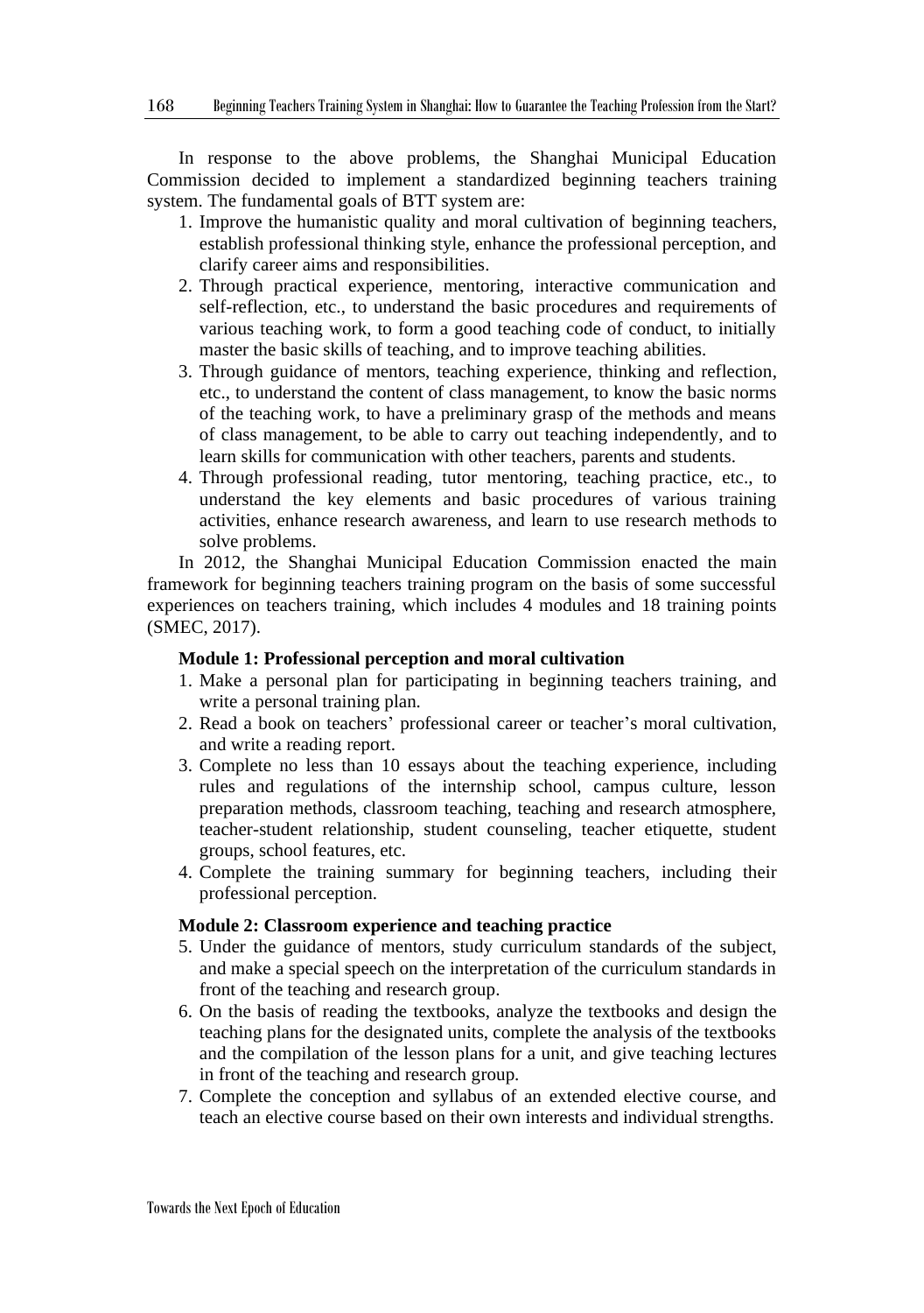- 8. In addition to the usual class observation, observe ten classes with purpose, and write a class observation report.
- 9. The mentors, the tutor team, and the relevant teacher educators will respectively check and observe formal trial teaching for three times.
- 10. Observe and comment on three lessons of other teachers with purpose, and write a lesson evaluation report.
- 11. Design a unit of student assignments and give out reasons in combination with teaching experience.
- 12. Design a unit test and make a quality analysis after the actual test; make corresponding remedial measures for students with problems. Complete a mid-term or final-exam class quality analysis under the guidance of the mentor, and propose teaching strategies.

#### **Module 3: Class management and moral education experience**

- 13. Hold a class cadre meeting, a student symposium on a certain topic, and make a home visit on a certain student's problem.
- 14. Under the guidance of the mentor, plan and preside over a class meeting with some theme or social activity.
- 15. Under the guidance of the mentor, propose one class situation analysis and two student case analysis; can make a comprehensive evaluation report for the student semester.

#### **Module 4: Teaching research and professional development**

- 16. Intensively read a professional book recommended by mentors, write down reading notes, and can self-study related books.
- 17. Actively participate in the activities of the teaching and research group, take the initiative to undertake relevant tasks, plan and preside over a lesson preparation activity under the guidance of mentors.
- 18. Formulate a three-year personal professional development plan under the guidance of mentors.

The above 4 modules and 18 training points are concrete tasks that the beginning teachers and tutors should complete together during the period of training. These tasks are transformed into forty training worksheets in *Beginning teachers training manual in Shanghai*, which is completed by beginning teachers during the training period.

## **The challenges and strategies of implementation of BTT system in Shanghai**

#### *Method*

A qualitative research approach to explore the challenges and strategies for BTT is used, which collect, summarize and analyze the materials in the process of complementation. The materials include the dates from the pilot areas, the policy and implementation plan on the municipal and local district level, and reports on teachers professional develop schools, new teachers' professional stories, mentors' feeling, etc. In addition, three randomly selected beginning teachers who participated in the normalization training are collected for interviews. Based on the summary and analysis of these materials, the following topics are summarized.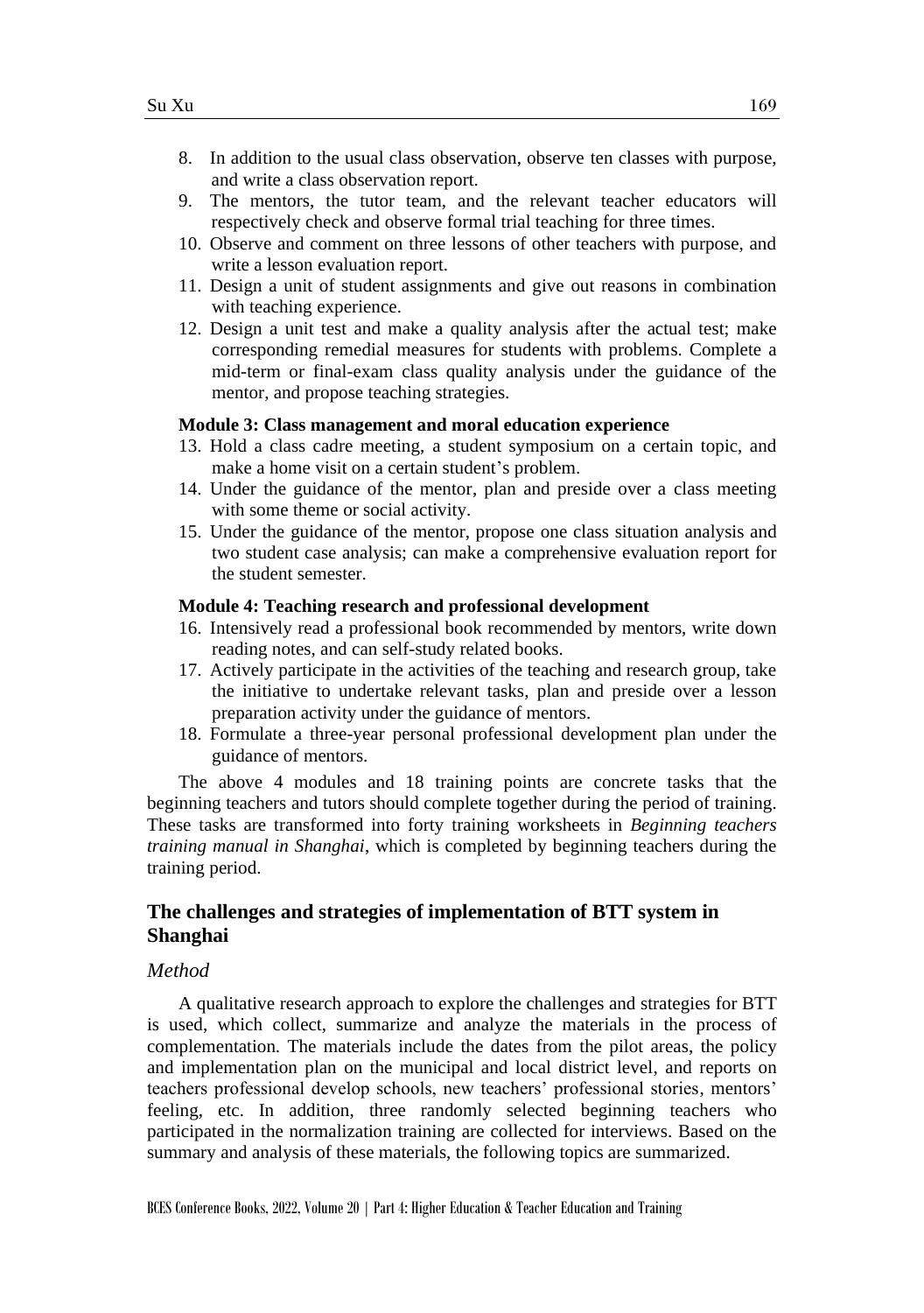#### *How to ensure an evidence-informed beginning teachers training system*

To promote the standardized beginning teachers training on such a large scale, designing BTT in an evidence-informed way is a huge challenge because it requires accommodating a range of very different timescales and organizational priorities. What strategies can address the challenge?

#### **1. Establish a sound administrative and professional guidance system**

In terms of administrative management, a two-level urban management system has been established. At the municipal level, the Shanghai Municipal Education Commission established the Shanghai Teacher Professional Development Project Leading Group and its office in 2011. The office is located in the Personnel Office of the Shanghai Municipal Education Commission to manage and coordinate and the standardized training of trainee teachers. At the district level, each district education bureau has established a managing group to plan and deploy local goals and strategies, accredit training schools and training bases, manage beginning teachers, and allocate funds etc.,

In terms of professional lead, Shanghai Teacher Training Center (STTC) is responsible for quality supervision at the municipal level. STTC regularly organizes expert groups to go to districts for supporting, supervising and evaluating, and holds meetings to summarize and promote success experiences timely.

At the district level, educational colleges have organized professional councils, which are specifically responsible for the regular management of beginning teacher training, including assisting the educational bureaus in reviewing the plan, selecting mentors, holding regular meetings, and so on.

#### **2. Set up expert councils to strengthen professional lead**

At the municipal level, the Shanghai Municipal Education Commission organized an expert council to go to the districts to supervise BTT, and collect dates in the process of BTT. In addition, experts are required to fill in the "Feedback Form" as expert feedback and provide reference for the districts to improve their BTT programs.

At the district level, local expert councils for BTT are specially set up, which supervise the process of BTT, interview mentor teachers, assess training plans, and offers suggestions.

#### **3. Form a daily communicating mechanism**

It is very important for BTT to have a good communication mechanism between the councils, districts, and PDTS level management agencies to improve managing effectiveness. For example, Huangpu District has established a good working communicating mechanism with the PDTS schools, which regularly keeps contacts with principals to obtain first-hand information, and feedbacks problem in a timely manner.

#### *How to develop practical skills linked to theoretical knowledge*

The transition from teacher education program to real school environments is the most important stage in the process of becoming professional teachers. Even a well-organized training program cannot compensate for the real problems and experiences in the first stages of new teachers coping with. The first year of the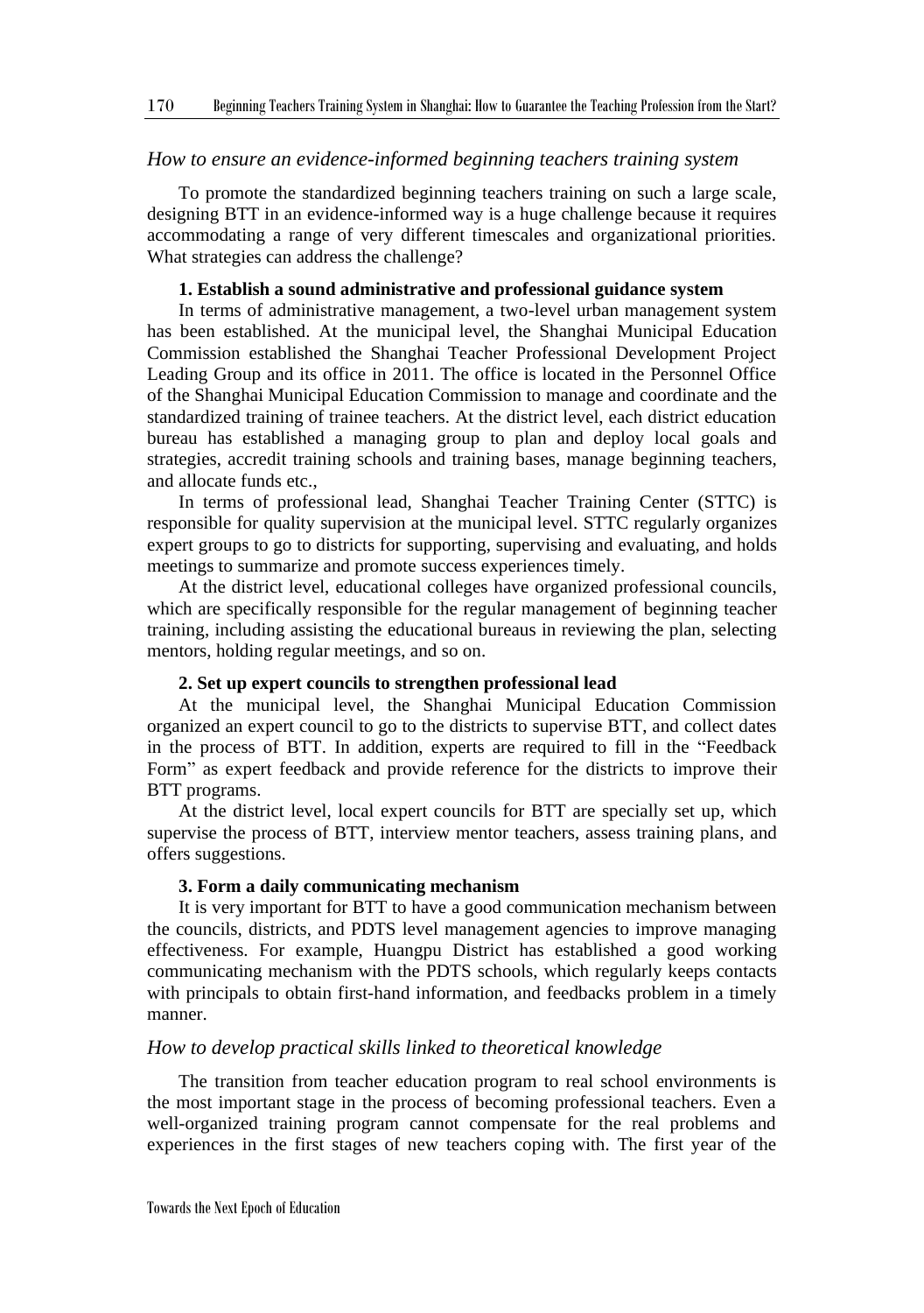teacher career is a critical stage to the acquisition of new critical professional knowledge and skills. It is essential to provide beginning teachers with effective strategies for managing pupil behavior. That is to say, there is a need to guarantee a minimum threshold of practical knowledge or experience to address the immediate challenges in classroom. BTT has taken strategies to address the dividing challenge in Shanghai.

#### **1. Certification for teachers' professional development schools**

Teachers' professional development schools (TPDS) provide a solid foundation for BTT system. In order to integrate the theory and practice in teacher education, the Shanghai Municipal Education Commission has launched the project of "Shanghai Teachers' Professional Development School and Teaching Internship Base" in 2008, which has certificated 28 teachers' professional development schools, and assigned them corresponding responsibilities and tasks, which is the first step in the reform of the teacher education system.

BTT lasted for one year, and at least 50% of the training is in teachers' professional development schools. Therefore, TPDS is the main training institution. In 2012, the Shanghai Municipal Education Commission (SMEC) officially issued the "Standards of Teachers' Professional Development Schools and Beginning Teachers' Training Bases". According to this standard, 116 TPDS are certificated by SMEC, and 264 TPDS by local educational bureaus. The certification and accreditation for TPDS has effectively guaranteed the integration of practice and theory in BTT. Then SMEC issued the document "Requirements for Teachers' Professional Development Schools", which clarified the responsibilities and tasks of TPDS, including formulation of training plans, determination of training content, selection of tutor teachers, and evaluation of new teachers.

#### **2. Mentoring system**

BTT provides every beginning teacher with two mentors, which one is responsible for the teaching skill and the other is for classroom management. The quality of mentors is very important, so BTT system attracts experienced teachers with special funds and provides them with professional opportunities. BTT allocates special funds for mentor teachers in TPDS to guarantee the effective mentoring system. TPDS formulates a budget plan at the beginning of each school year, makes a final report on the use of special funds at the end of the school year, and submits it to the local education bureau.

BTT has created good conditions for the communication between mentors, including the communication and coordination in the same TPDS, the communication between different TPDS, and supervision from expert councils. Through multi-channel and multi-level communication and collaboration, it not only improves the quality of BTT, but also injects new impetus and provides opportunities for mentors.

#### *How to resolve the conflict between teaching and training*

Beginning teachers should invest at least half a year in TPDS and other local teacher training institutions, but the real situation is not so optimistic. In some schools, many beginning teachers have to take on the normal teacher workload. In addition, there are also the work of being head teachers or deputy head teachers. For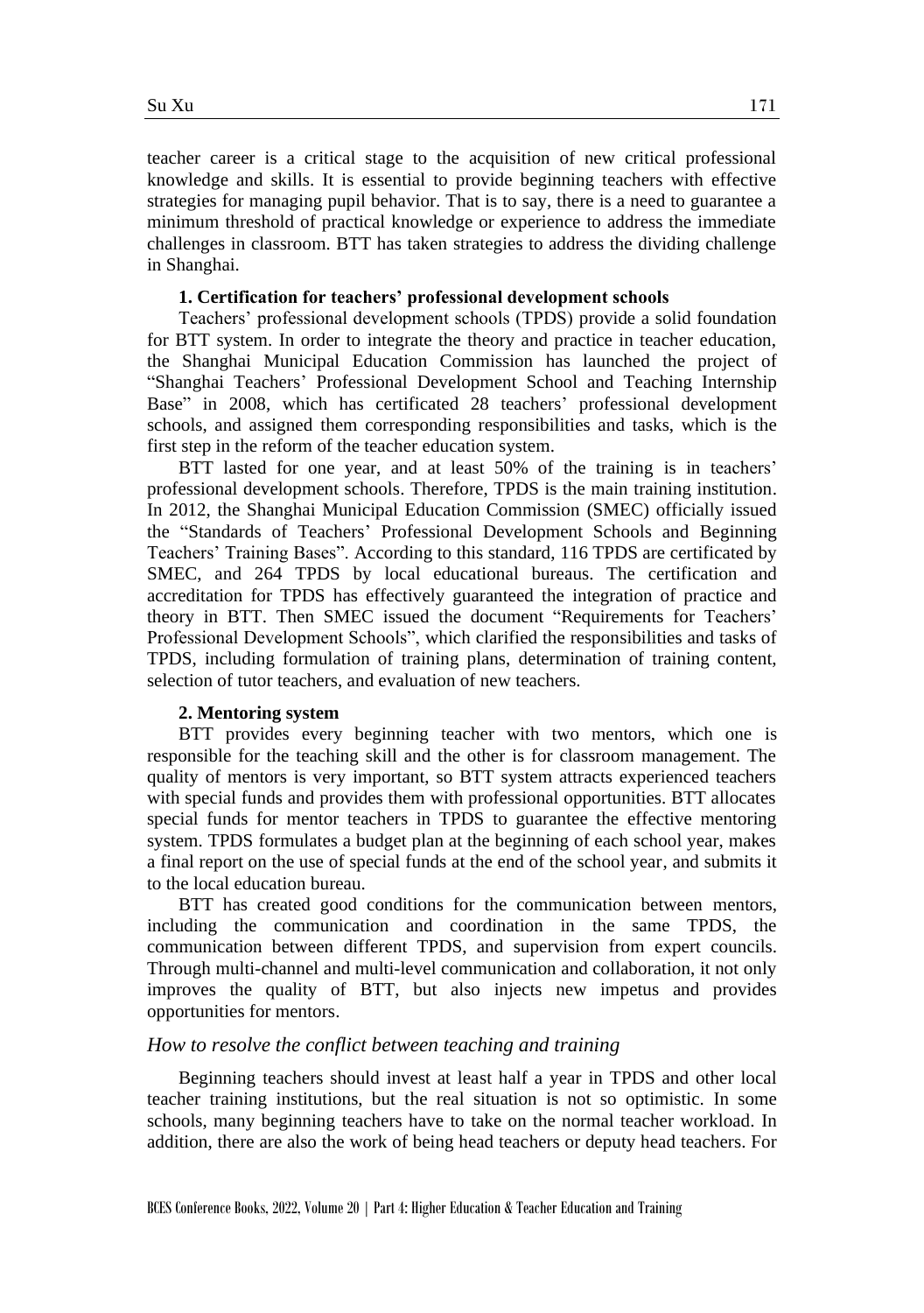this situation, some principals have no choice but to express the helplessness of "one radish, one pit". However, new teachers do much more than that. A beginning teacher' schedule is more than teaching and class management, but has a lot of important activities including teacher rehearsal, speech contest, multimedia production, broadcast, classroom inspection and so on. It is normal workload for many beginning teachers in Shanghai. No matter in terms of time or energy, beginning teachers could not take part in BTT wholeheartedly. What strategies can address the challenge?

#### **1. Improve the effectiveness of BTT**

The objectives of BTT are vague. For example, beginning teachers are required to adapt to the teacher role. What roles should teachers have? Or for beginning teachers, what roles do they need to adapt to? Some objectives are empty and powerless, and cannot improve the effectiveness of BTT. The implementer need clarify the objectives of BTT and reduce unnecessary courses to reduce the workload of beginning teachers and improve the effectiveness of BTT.

#### **2. Assign professionally matched mentors**

The assignment of mentors is not two-way selection, and belongs to the assignment of TPDS or district-level authorities. When the grades and school situation are quite different, mentors cannot provide appropriate guidance. A beginning teacher has a suit mentor or not depends on his luck. TPDS themselves will also recruit certain new teachers, and these new teachers will naturally receive preferential treatment. Teachers from other schools can only rely on their luck for the assignment of mentors. Assigning the suit mentors will allow new teachers to face challenges in teaching and get appropriate professional support.

#### **Summary discussion**

In the last decade, the Shanghai Municipal Education Commission has piloted beginning teachers training system to guarantee the teaching profession from the start. During the implementation of BTT system, there are three main challenges including how to ensure an evidence-informed beginning teachers training system, how to resolve the conflict between teaching and training, and how to develop practical skills linked to theoretical knowledge. Strategies to address these challenges include establishing a sound administrative and professional guidance system, setting up expert councils to strengthen professional guidance, forming a daily communicating mechanism, accrediting teachers' professional development schools, building mentoring system, improving the effectiveness of BTT, and assigning professionally matched mentors.

#### **Conclusion and recommendations**

After ten years of practice, the Shanghai Municipal Education Commission has decided to re-accredit teachers' professional development schools in 2022, which is a huge and very important project. In order to improve the quality of BTT, a professional institution should be responsible for the accreditation and qualification of TPDS, instead of the Shanghai Municipal Education Commission or district bureaus. The contradiction between new teachers' training and workload is a big